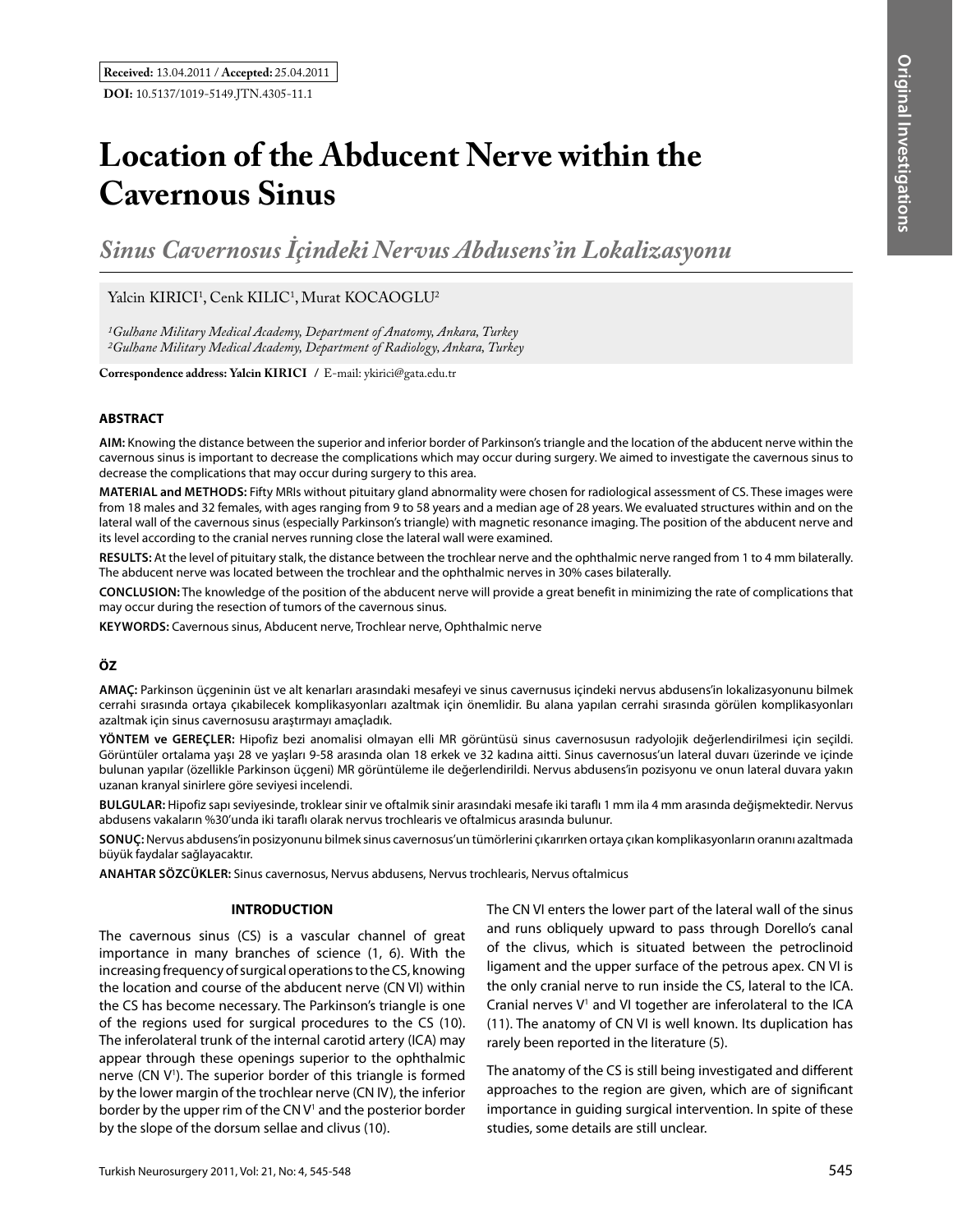We first examined the location and dimensions of Parkinson's triangle one of the regions using for surgical procedures through the CS. Then we aimed to find the level of the abducent nerve found within cavernous sinus (CS) according to the nerves extending from the outer wall of the CS with three-dimensional constructive interference in steady state (3D CISS) MRI.

# **MATERIAL and METHODS**

Fifty MR images without pituitary gland abnormality were chosen for radiological assessment of the CS. These images were from 18 males and 32 females, ages ranged from 9 to 58 years and a median age of 28 years. Following the T2 and T1-weighted coronal, and T1-weighted sagittal sequence we obtained postcontrast CISS and T1-weighted scans. Postcontrast coronal CISS images were obtained using the following parameters: TR/TE 11.7/5.8 ms; 180×180 matrix; 160×180 mm FOV; 0.5 mm slice thickness and two acquisitions. This sequence added extra 2-3 minutes to total examination time. For the evaluation of intracavernous segments of cranial nerves, one radiologist retrospectively evaluated a midcoronal postcontrast 3D-CISS section through the pituitary glandstalk junction. We determined the locations of the Parkinson's triangle in MR images, and measured the distance between CN IV and CNV<sup>1</sup> at the level of pituitary stalk. In addition, the position of the CN VI according to the ICA and the cranial nerves running close to the lateral wall were investigated by MRI.

## **RESULTS**

The distance between CN IV and  $V<sup>1</sup>$  ranged from 1 to 4 mm (average 2.40  $\pm$  0.08) bilaterally. At the same level with MR scans, the distance of the Parkinson's triangle was 1 mm in 6 specimens (12%), 2 mm in 17 specimens (34%), 3 mm in 24 specimens (48%) and 4 mm in 3 specimens (6%) in the right side. At the left side, the distance of the Parkinson's triangle was 1 mm in 7 specimens (14.6%), 2 mm in 16 specimens (33.3%), 3 mm in 16 specimens (33.3%) and 4 mm in 9 specimens (18.7%). In 2 cases (4%), Parkinson's triangle was not identifiable (Table I).

On the right side, the CN VI was close to the lateral wall of the CS in 28 (56%) of our cases, lower to the ICA in 21 (42%) of our cases. In one case (2%), Meckel's caves were extending to the base of the cavernosus sinus, and CN VI was not visualized bilaterally. On the left side, CN VI was close to the lateral wall of the CS in 31 of our cases (62%) and lower to the ICA in 17 (34%). In one case (2%), CN VI was close to Meckel's cave formed posterolateral wall of the CS (Figure 1). Intracavernous segments of CN VI were identified on contrast-enhanced 3D CISS MRI in 48 (96%) of the 50 CS.The levels of CN VI according to the cranial nerves running the lateral wall are shown in the Table (Figure 2, 3, 4, 5).

# **DISCUSSION**

The CS is of particular importance due to its special location, contents and connections. Many studies have been conducted on this region and its contents, but the exact nature of the CS has not yet been clearly defined (2, 3, 8, 9, 12). Although



**Figure 1:** Coronal CISS image at the level of the pituitary gland (star) demonstrates that bilateral Meckel's caves (M) extending more anteroinferior to the cavernous sinus. Note close relationship of the Meckel's caves and and intracavernous branches of the  $6<sup>th</sup>$  and  $5<sup>th</sup>$  cranial nerves. The sphenoidal sinus (S), the pituitary stalk (black arrow).

**Table I:** This Table Shows Levels of the Abducent Nerve According to the Cranial Nerves Running the Lateral Wall of the Cavernous Sinus

|                                  | <b>Right</b> |          | <b>Left</b> |          |
|----------------------------------|--------------|----------|-------------|----------|
| <b>Levels</b>                    | Case         | Per cent | Case        | Per cent |
| Level of the CN IV               |              | 2%       |             | 2%       |
| Between CN IV and V <sup>1</sup> | 15           | 30%      | 15          | 30%      |
| Level of the $CNV1$              | 4            | 8%       | 8           | 16%      |
| Between CN $V^1$ and $V^2$       | 25           | 50%      | 22          | 44%      |
| Level of the CN $V^2$            | ົ            | 4%       |             | 2%       |
| Lower of the $CNV2$              |              | 2%       |             | 2%       |
| No evaluation                    |              | 4%       |             | 4%       |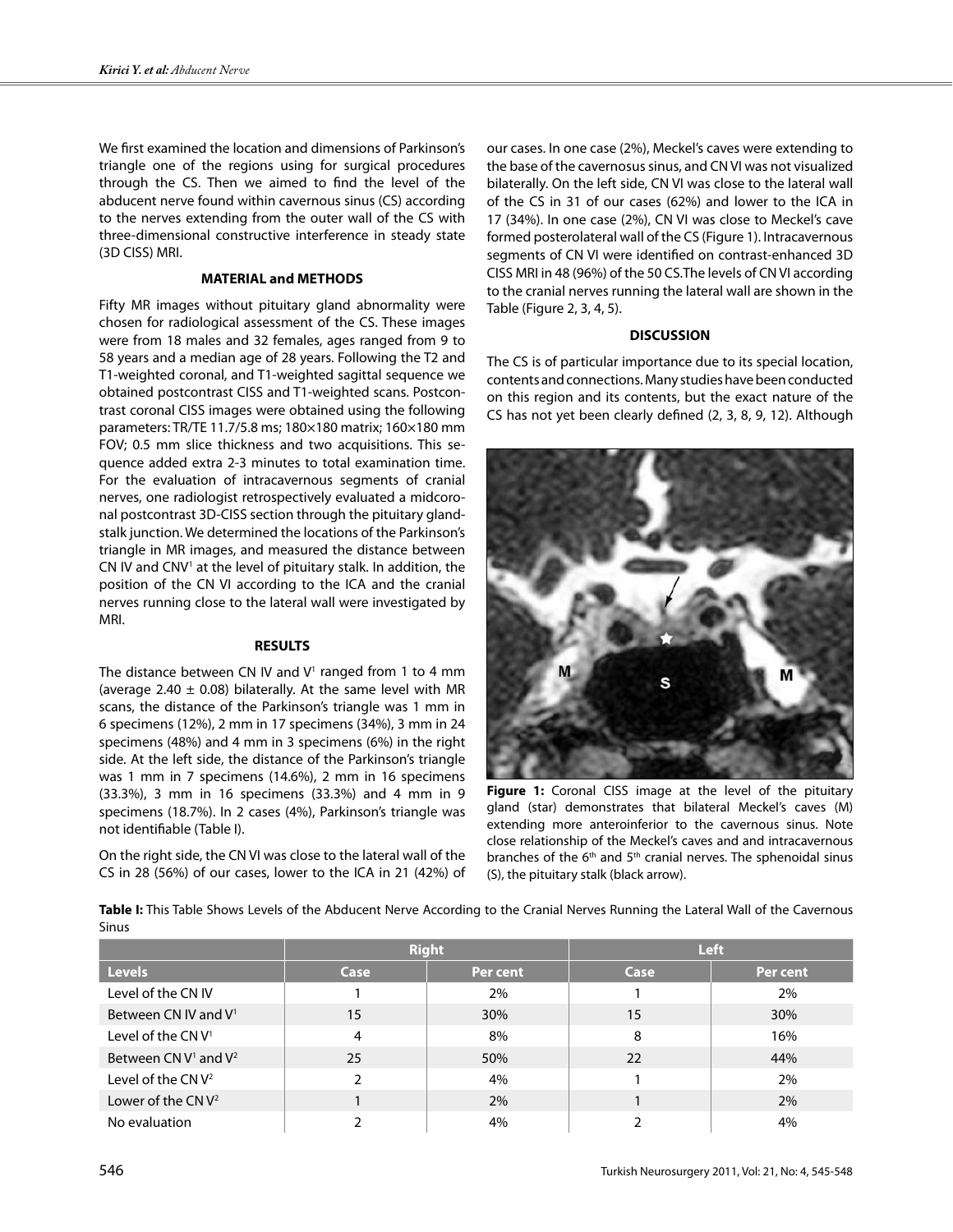

**Figure 2:** Coronal CISS image at the level of the pituitary gland (star) shows that  $6<sup>th</sup>$  cranial nerves (white arrows) are seen between the first (white arrow head) and second branches of the trigeminal nerves on both sides. Fourth cranial nerve (black arrow head), the pituitary stalk (black arrow).



**Figure 4:** Coronal CISS image at the level of the pituitary gland (star) demonstrates that the right  $6<sup>th</sup>$  cranial nerve (white arrow) is closely located to the V1 branch (arrow head) of the 5<sup>th</sup> cranial nerve. The pituitary stalk (black arrow).

many researchers (2, 3, 8) have been examined the structures within the CS by dynamic contrast-enhanced MRI, a recently validated contrast-enhanced 3D CISS MR sequence provides clear images of each CN in the cavernous sinus (CS) (12). Therefore, we used 3D CISS MR for imaging of the CS and its boundaries.

It is possible to approach branches of the ICA via Parkinson's triangle, which is very important for the surgical procedures. Therefore, many researchers have measured the size of the cranial nerves forming the border of Parkinson's triangle (4, 7, 10). Tuccar et al. measured the superior margin averaged



**Figure 3:** Coronal CISS image at the level of the pituitary gland (star) reveals that both  $6<sup>th</sup>$  cranial nerves (white arrows) are seen lateral to the internal carotid arteries (C). Note that the left one is seen between  $3<sup>th</sup>$  (black thick arrow) and  $4<sup>th</sup>$  (white arrow head), and the right one is seen at the level of the 4<sup>th</sup> cranial nerve. The pituitary stalk (black thin arrow).



**Figure 5:** Coronal CISS image at the level of the pituitary gland (star) demonstrates that left  $6<sup>th</sup>$  cranial nerve (white arrow) is close to the lateral wall of the cavernous sinus at the level of the V2 branch (arrow head) of the 5<sup>th</sup> nerve. The pituitary stalk (black arrow).

16.74 mm (range: 10–22 mm), the inferior margin 17.07 mm (range: 11–20 mm), and the posterior margin 7.45 mm (range: 5–11 mm) (3). Harris and Rhoton also measured Parkinson's triangle and found the posterior border to be 3-14 mm (average 6), superior border 8-20 mm (average 13) and inferior border 5-24 mm (average 14) (4). Kayalioglu et al. measured the posterior border of Parkinson's triangle as ranging from 3.3 to 9.9 mm (average 6.41  $\pm$  1.99), the inferior border from 9.2 to 26.1 mm (average  $15.43 \pm 7.68$ ) and the superior border from 9.2 to 26.1 mm (average  $15.43 \pm 7.58$ ) (7). The results of these three studies with the mean values related to the borders of Parkinson's triangle are consistent with each other.